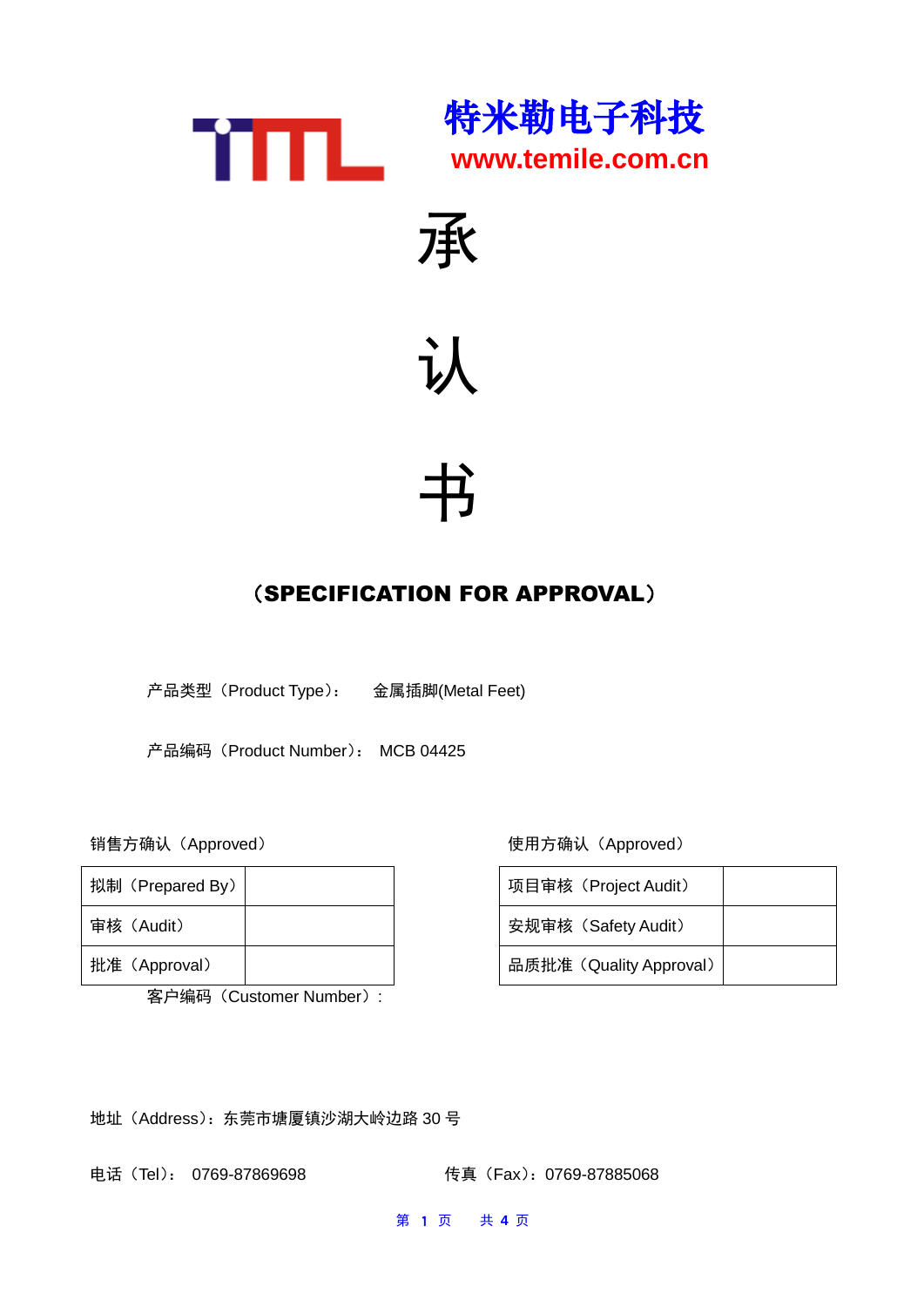邮箱(E-mail): tml2010@vip.sina.com 邮编(Post):

客 户(Customer):

客户型号(Customer Number):

销售方(Sales): 东莞特米勒电子科技有限公司

销售型号(Sales Number): MCB 04425

#### 金属插脚版本修订页

#### (Metal feet revised version of page)

| 序号 (No.)       | 版本 (Version) | 更改内容 (Changes to the Content) | 更改日期 (Change Date) |  |
|----------------|--------------|-------------------------------|--------------------|--|
|                | A            | 新归档 (New Archive)             | 2017-01-07         |  |
| $\overline{2}$ |              |                               |                    |  |
| $\sqrt{3}$     |              |                               |                    |  |
| 4              |              |                               |                    |  |
| 5              |              |                               |                    |  |
| 6              |              |                               |                    |  |
| 7              |              |                               |                    |  |
| 8              |              |                               |                    |  |
| 9              |              |                               |                    |  |

一、型号(Type): MCB 04425 (参考图 Reference Picture)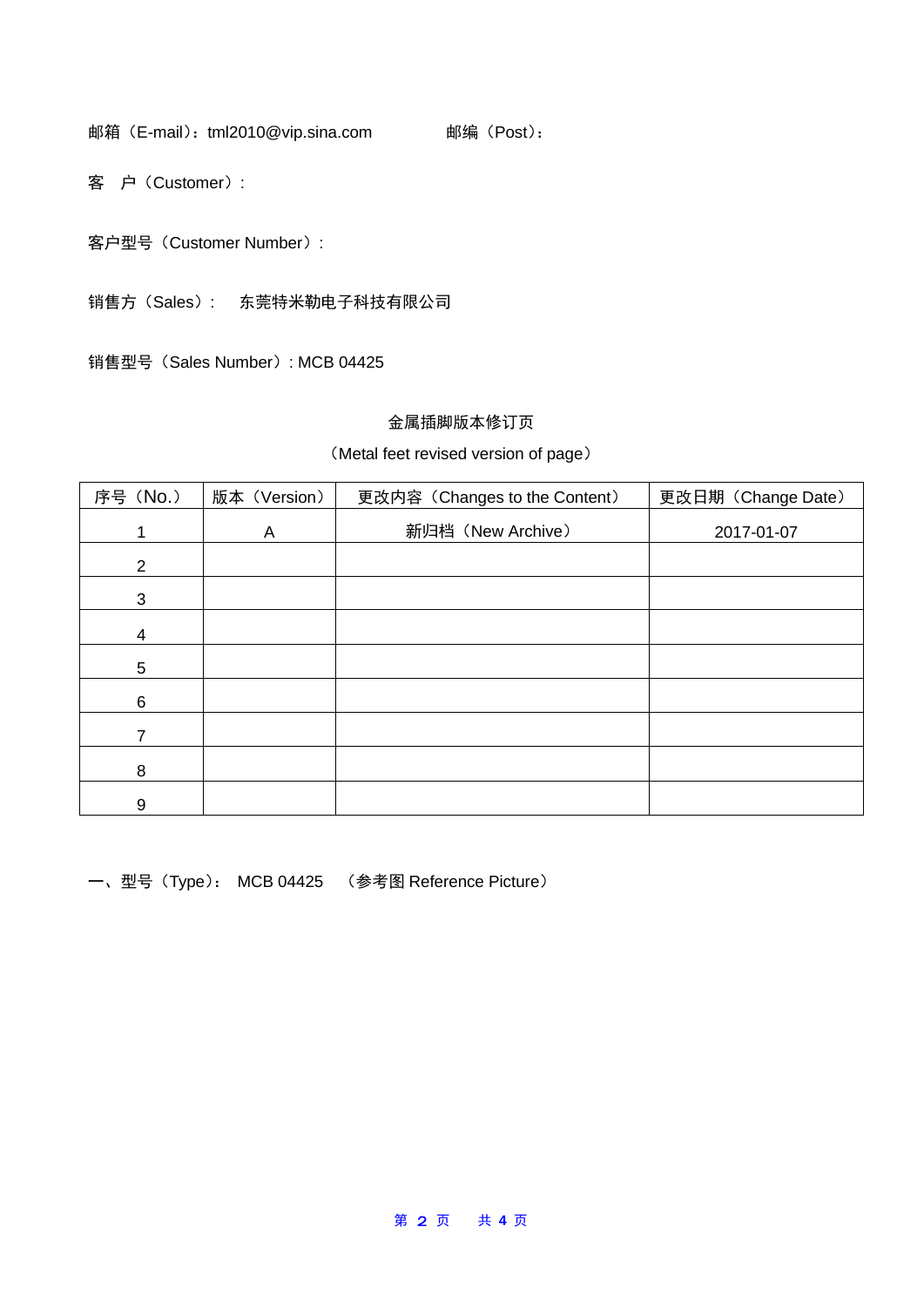## 二、图形 (Drawing)



外形尺寸(Shape Dimension)

### 公差(Tolerance)

| >200             | ±1.20 |
|------------------|-------|
| >120             | ±1.00 |
| $>30$ $\sim$ 120 | ±0.60 |
| $> 6 \sim 30$    | ±0.40 |
| >Ո∼ճ             | ±0.25 |

三、BOM 表 (BOM Table)

| 序 号<br>(No.) | 名 称<br>(Name) | 材<br>质<br>(Material) | 表面处理<br>(Surface Treatment) | 数量<br>(Amount) |
|--------------|---------------|----------------------|-----------------------------|----------------|
| (1)          | 插<br>脚(Feet)  | 黄 铜 (Brass)          | 镀 锡 (Tin Plating)           |                |
| (2)          | 垫<br>片(Screw) | 钢 材 (Steel)          | 镀 锡 (Tin Plating)           |                |

第 3 页 共 **4** 页